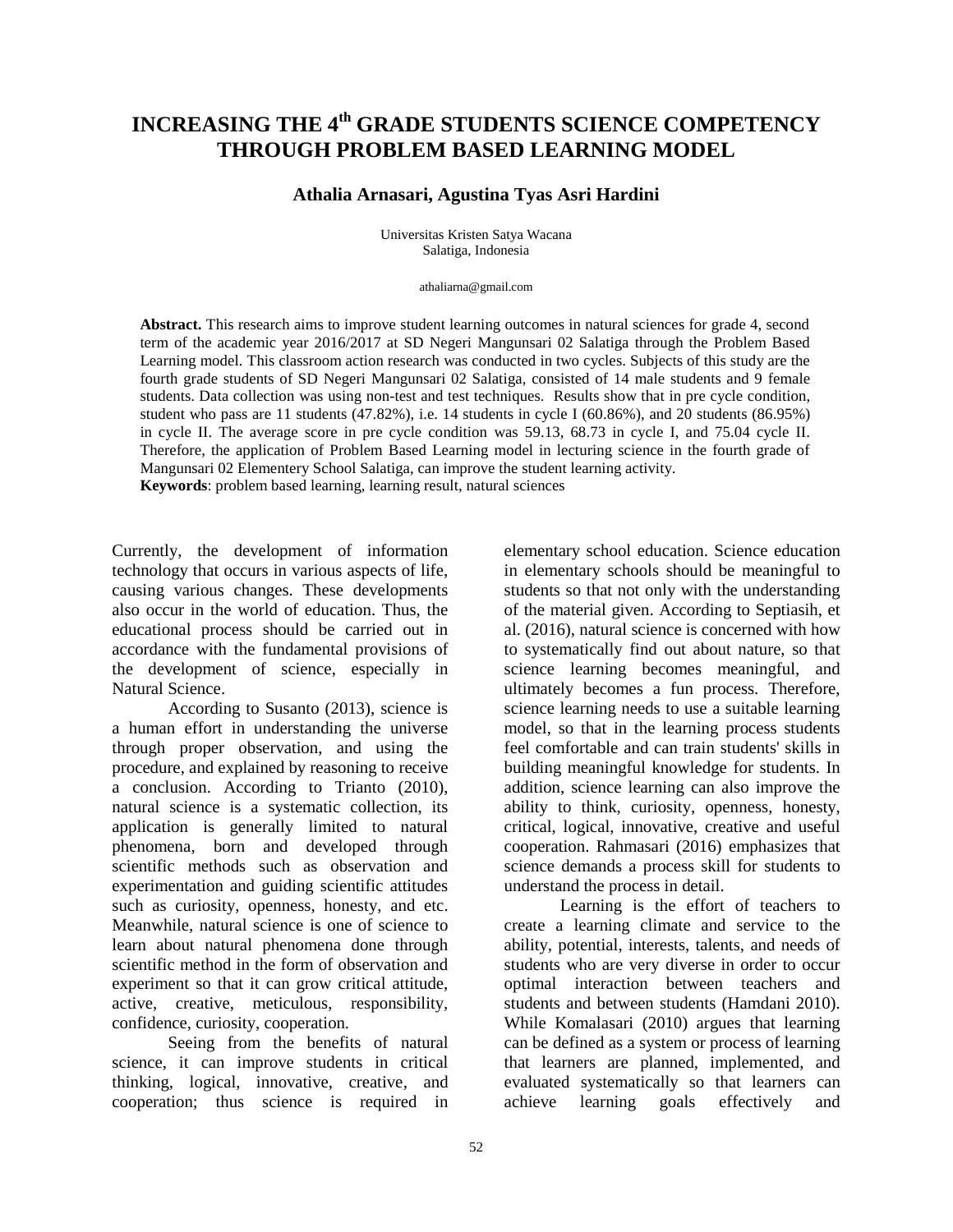efficiently. In addition, according to Kariani, et al. (2014) learning is also an aid provided by educators to students to obtain information, gain ability, and form an attitude that will be used in everyday life. In other words, learning is a process to help students learn well. So it can be concluded that learning is a teacher effort that is planned, implemented, and evaluated systematically serving the ability, potential, interests, talents, and needs of students so that the interaction between teachers with students to achieve learning objectives efficiently and effectively.

The learning objective can be a selfchange of the student from not knowing something to know something, from not understanding to understand. Learning in school should be able to change students themselves. The change is the result of the learning process. Learning in schools should be able to develop attitudes, skills and knowledge of learners. To achieve good learning outcomes must be balanced with a good learning process. Good learning outcomes in accordance with educational objectives are expected to be achieved by learners.

Learning science is the interaction between learning components in the form of learning process to achieve goals in the form of competence that has been established (Widi and Wisudawati, 2013). Science learning in primary school demands to encourage students to have problem-solving skills. This is in line with Trianto (2014) which states that one of the objectives of science teaching can provide the skills and abilities to handle equipment to solve problems and make observations. So science learning is the effort of teachers in the learning process that develops skills and abilities for students to solve problems and make observations to achieve goals in the form of competence that has been established. Therefore, the interaction between teachers and students to achieve learning objectives becomes more efficient and effective. Educators have a great opportunity to cultivate problem-solving skills and environmental care attitudes in learning of science (Handayani et al., 2015).

According to Mudjiono and Dimyati (2009), learning outcomes are the result of an action learning and teaching action. According to Rivai, Nana and Sudjana (2010), learning outcomes are basically the result of a learning process. Susanto (2013) argues that learning outcomes are the abilities that a child acquires through learning activities. Learning outcomes are something that individuals acquire through a learning process characterized by a change in behavior in the form of knowledge and abilities in various ways (Vitasari et al., 2016). Thus, it can be concluded the learning outcomes are a result of the learning process so as to achieve student abilities such as cognitive aspects. Student learning outcomes are not only seen from the achievement of learning outcomes expressed in the score alone but also can be seen from behavioral changes, for example from not knowing to know, and from not understand to understand. In addition, the actions undertaken by teachers in the learning process affect the achievement of learning outcomes. The achievement of learning outcomes will get better results if the action of teachers in teaching is done well. As an effort to improve student learning outcomes, it is necessary to use a learning model that can improve learning to become more meaningful.

Based on the observation in the fourth grade of SD Negeri Mangunsari 02 Salatiga, the science learning process is quite good. However, in the learning process, teachers are still dominant and more active than students. In the process of learning, students still look passive and bored so that the interaction of learning becomes passive and has an impact on student learning outcomes that have not been maximized. Based on data obtained at SD Negeri Mangunsari 02 Salatiga, there are still many fourth grade students whose learning outcomes have not reached the *Kriteria Ketuntasan Minimal* (KKM) or the standard score. This can be seen from 23 students only 11 students who reach the score of KKM and 12 students have not reached the score of KKM. In this case the score of KKM determined by SD Negeri Mangunsari 02 Salatiga ≥65. Less than maximal student learning outcomes, as described above, require teachers' efforts to improve student learning outcomes to achieve KKM gaps by using innovative learning, one of which is a Problem Based Learning (PBL) model.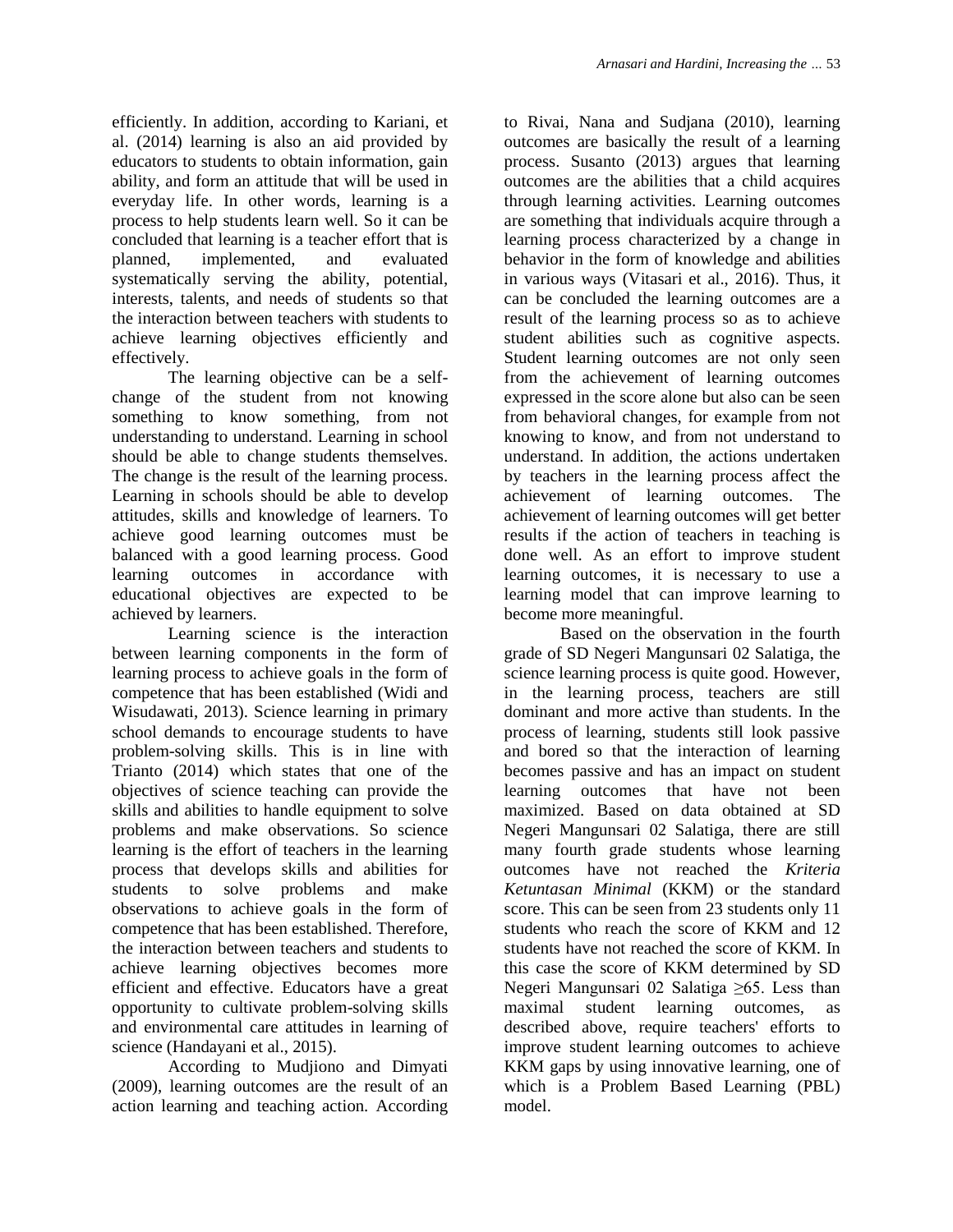According to Widi and Wisudawati (2013), PBL is a learning model that exposes students to the problem, so that students can develop their higher thinking ability, problems solving, and gaining new knowledge. According to Jauhar (2011), PBL is a learning model that focuses on meaningful life issues for students so that teachers present problems, ask questions to students, and facilitate inquiry and dialogue. PBL is a learning model that involves students in solving real problems, thus causing motivation and curiosity to increase. The PBL model also provides a platform for students to develop a higher critical thinking and thinking skill (Gunantara et al., 2014). In addition, according to Wulandari et al. (2013), PBL is a learning problem that gives students and students the opportunity to solve the problem by implementing active learning. Thus, in this learning, the student is always active and the teacher is only a facilitator. According to Huda (2013), PBL is a learning that can be obtained through the process of understanding of a problem is met first in the learning process. In principle, in the PBL learning model, the students themselves are actively seeking answers to the problems that the teacher gives. In this case, teachers as mediators and facilitators to assist students in constructing their knowledge effectively (Lestari, 2012)

PBL has the following steps: 1) Student orientation on the problem. The teacher explains the learning objectives, explains the necessary logistics, and motivates the students to engage in problem-solving activities. 2) Organize students to learn. Teachers help the students define and organize learning tasks related to the problem. 3) Guiding individual / group experiences. Teachers encourage students to gather appropriate information, carry out experiments to get explanations and problem solving. 4) Develop and present the work. Teachers assist students in planning and preparing the appropriate work reports, and assisting them for various tasks with their friends. 5) Analyze and evaluate the problem-solving process. Teachers help students to reflect on or evaluate their investigations and processes they used (Hamdayana, 2014).

According to Trianto (2014), PBL has advantages of excess: 1) students better understand on the concepts taught, because they themselves find the concept; 2) involve actively solving the problems and demanding higher student thinking skills; 3) embedded knowledge based on the students' schemata so that the lessons are more meaningful; 4) students can feel the benefits of learning because the problems solved directly related to real life, this can increase students' motivation and interest in the material being studied; 5) make the students more independent and mature, able to give aspirations and accept opinions of others, inculcate a positive social attitude among students; 6) conditioning students in learning groups that interact with each other towards the learners and friends, so that the achievement of student learning completeness is expected. While the weaknesses of PBL are: 1) students have no interest or no belief that the problem learned is difficult to solve, then they will feel reluctant to try; 2) the success of learning requires sufficient time for preparation; 3) without understanding why they are trying to solve the problem, they will not learn what they want to learn (Trianto, 2014).

According to Rahayu et al. (2012), science in schools can apply the scientific method by familiarizing students doing scientific work. Facing students on a problem to seek solutions can motivate students to do scientific work by applying scientific methods. Therefore, in science learning, teachers can apply the PBL Problem model by inviting students to solve problems related to daily life (Agustin, 2013). In this study, PBL learning model applied to science subjects in grade IV of SD Negeri Mangunsari 02 Sidomukti Sub-district Salatiga City to improve student learning outcomes.

# **METHODS**

This type of research is a Classroom Action Research of participants, where the study was conducted with direct involvement of researchers from the initial process to the end. The study was conducted at SD Negeri Mangunsari 02, in the fourth semester of the academic year 2016/2017 with a total of 23 students, consisting of 14 men and 9 women. The study was conducted  $\pm$  4 months from January to April 2017. This research is divided into 2 cycles (4 meetings) and in each cycle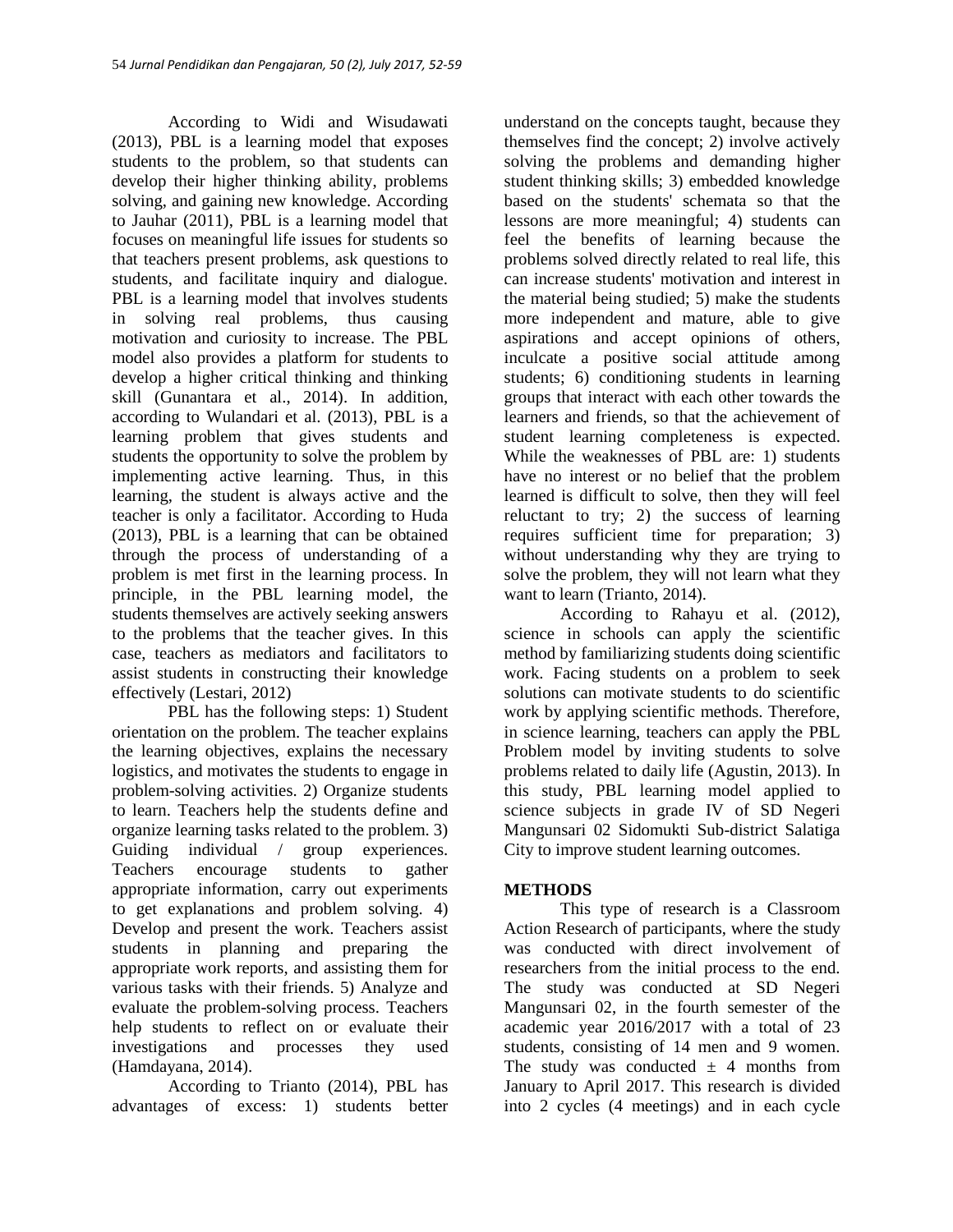consists of 3 steps, namely 1) planning, 2) implementation and observation, and 3) reflection (Taggart in Arikunto, 2010).

The techniques and instruments used in this classroom action research are test and nontest techniques. The test techniques used are multiple choice questions and stuffing. In the non-test technique, the researcher uses two instrument observation sheets which consist of observation sheet of teacher activity and observation sheet of student activity. Data analysis technique used in this research is descriptive quantitative and qualitative technique. Descriptive quantitative obtained based on the test results, while qualitative descriptive techniques obtained based on explanations or explanations of the observations of teacher activities and student activity observation sheets.

#### **RESULTS AND DISCUSSION Results**

From Table 1, it is seen that there are still many fourth grade students whose learning achievement has not reached KKM ≥65. It can be seen that only 11 out of 23 students (47.82%) reached KKM and 12 students (52.17%) still not reached KKM. The lowest score obtained by students is 10 and the highest score obtained by students is 90. The result of the average pre cycle score is 59.13. While in Figure 1, it can be seen that the students' learning mastery is still classified as poor, namely 48%.

| Score             | Number of<br>Students | Percentage%     | Description |
|-------------------|-----------------------|-----------------|-------------|
| < 65              | 12                    | 52.17           | Not pass    |
| $\geq 65$         | 11                    | 47.82           | Pass        |
| Total             | 23                    | 100             |             |
| Average score     |                       |                 | 59.13       |
| The highest score |                       |                 | 90          |
| The lowest score  |                       |                 | 10          |
|                   |                       | Not pass<br>52% | Pass<br>48% |

Tabel 1. Pre-Cycle Science Learning Outcomes

Figure 1. Diagram of Learning Results of Science Class IV Pre-Cycle Students

In Cycle I, the material used is to explain the relationship between natural resources and environment. In the implementation stage, the researcher applied the PBL model consisting of 5 steps: 1) the teacher explains the learning objectives, explains the necessary logistics, and motivates the students to engage in problem-solving activities; 2) teachers help students define and organize learning tasks related to the problem; 3) teachers encourage students to gather appropriate information, carry out experiments for explanation, and problemsolving; 4) the teacher helps the students in planning and preparing the appropriate work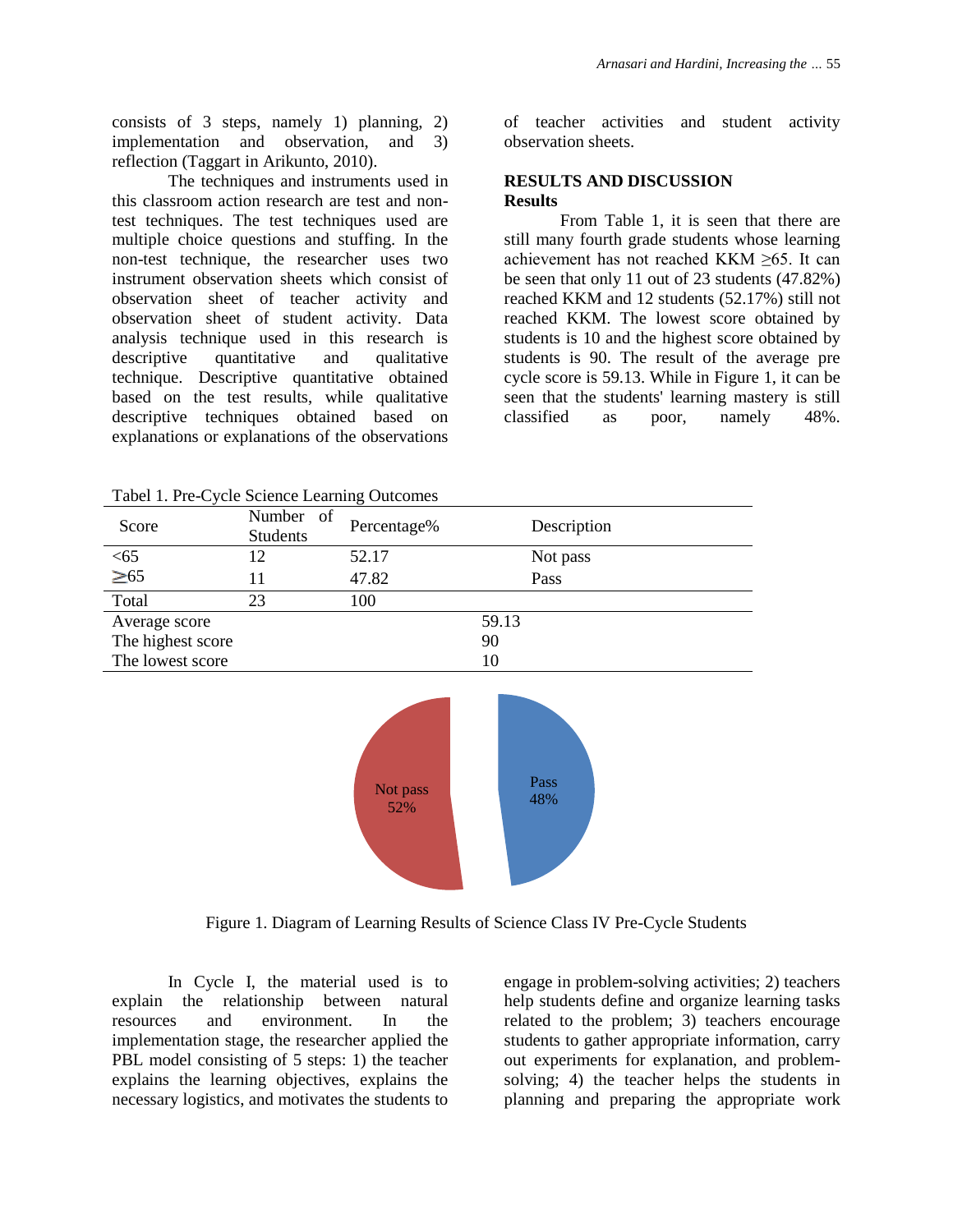reports, and assisting them for various tasks with their friends; 5) teachers help students to reflect on or evaluate their investigations and the processes they use.

From the evaluation results, students' learning outcomes after the first cycle increase. The lowest score obtained by students is 50 and the highest score obtained by students is 90. Students who still get score <65 are 9 students (39.13%), students who get 65 - 69 score are 4 students (17.39%), Students who received grades 70-74 are 2 (8.69%), students who scored 75 to 79 are 4 (17.39%), students who scored 80 to 84 are 2 (8.69%), The number of students who scored 85 to 89 was 1 person (4.34%), and 1 student (4.34%) reached  $\geq 90$ . Thus, out of a total of 23 students, 9 students were not complete (39.13%) and 14 students reached completeness (60.86%). While the average score in cycle I reached 68.73 (Table 2). From Figure 1, it can be seen that there is an increase in students' learning mastery. However, this mastery has not reached the target of researchers, namely 80%. Therefore, the researchers proceed to cycle II.

| Table 2. Results after Cycle I |                              |                 |             |  |
|--------------------------------|------------------------------|-----------------|-------------|--|
| <b>Table Score</b>             | Number of<br><b>Students</b> | Percentage (%)  | Description |  |
| $<$ 65                         | 9                            | 39.13           | Not pass    |  |
| $\geq 65$                      | 14                           | 60.86           | Pass        |  |
| Total                          | 23                           | 100             |             |  |
| Average score                  |                              |                 | 68.73       |  |
| The highest score              |                              |                 | 90          |  |
| The lowest score               |                              |                 | 50          |  |
|                                |                              | not pass<br>39% | pass<br>61% |  |

Figure 2. Students' Results After Cycle I

In cycle II, the researchers perform the same steps as in cycle I. In cycle II the material used is to explain the relationship between natural resources with the technology used. Student learning outcomes after cycle II have increased. The lowest score obtained by students is 59 and the highest score obtained by students is 90. There are 3 students (13.04%) who still

get score <65, 5 students (21.73%) get score 65 - 69, 3 student (13.04%) scores 70 - 74, 4 students (17.39%) scored 75 - 79, 2 students (8.69%) scored 80 - 84, 3 students (13.04%) got a score of 85 - 89, and 3 students (13.04%) got ≥90 (Table 3). So, out of 23 students, there are 3 unfinished students (13.04%) and there are 20 students (86.95%) complete (Figure 3).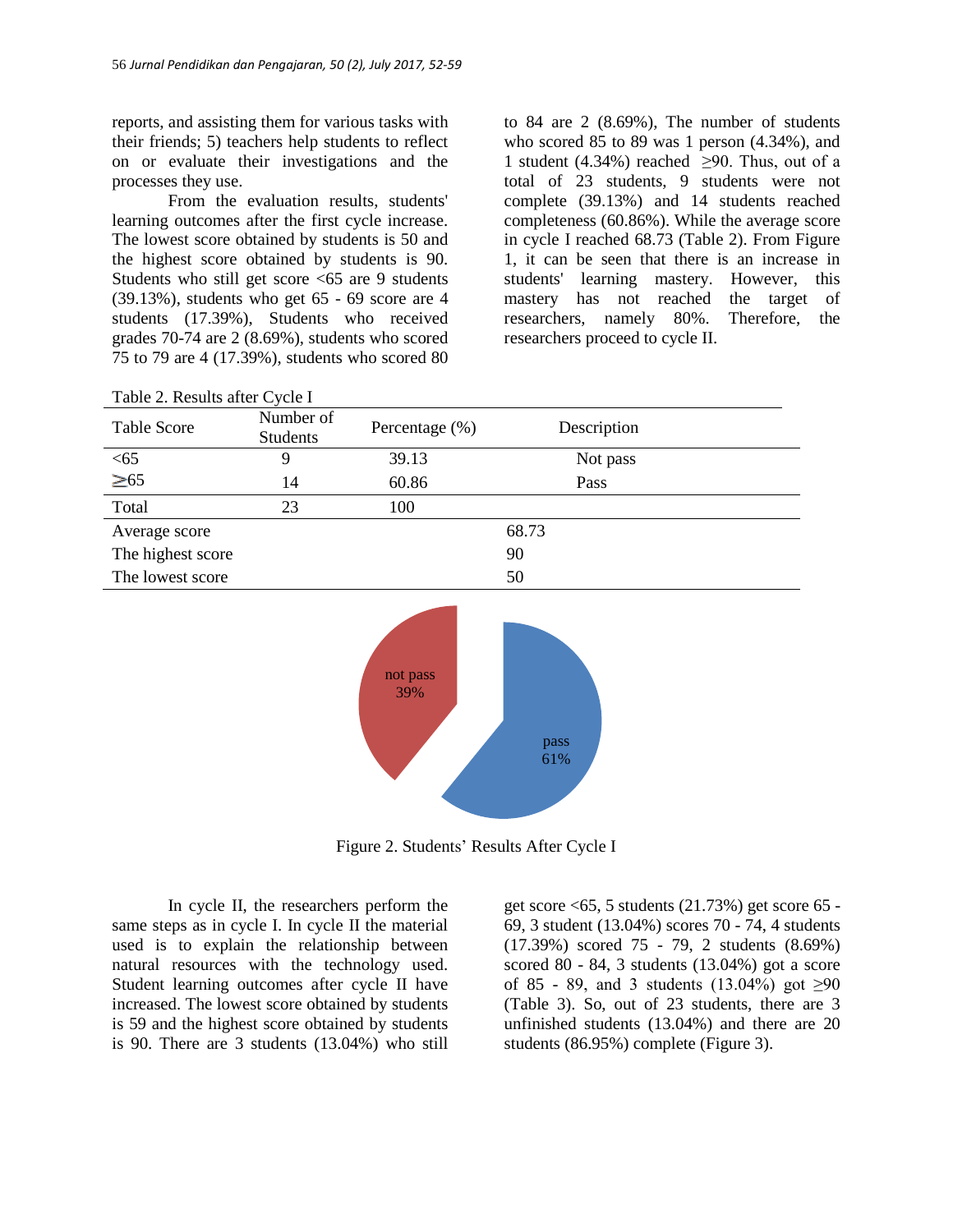| Score             | Number of<br><b>Students</b> | Percentage $(\%)$ |       | Description |
|-------------------|------------------------------|-------------------|-------|-------------|
| < 65              | 3                            | 13,04             |       | Not pass    |
| $\geq 65$         | 20                           | 86.5              |       | Pass        |
| Total             | 23                           | 100               |       |             |
| Average score     |                              |                   | 75.04 |             |
| The highest score |                              |                   | 90    |             |
| The lowest score  |                              |                   | 59    |             |

Table 3. Students' Science Learning Result After Cycle II



Figure 3. Students' Results After Cycle After Cycle II

When compared to all cycles, it can be seen that students' learning mastery improved from 52.17% in pre cycle condition to 60.86% after cycle I and finally 86.95% after end of cycle II. The average increase was also seen from 59.13 in pre cycle, 68.73 after cycle I, and 75.04 after cycle II (Table 4).

| Score                | Pre-Cycle                       |                             | Cycle I                                 |                                                        | Cycle II                     |                      |
|----------------------|---------------------------------|-----------------------------|-----------------------------------------|--------------------------------------------------------|------------------------------|----------------------|
|                      | Number<br>of<br><b>Students</b> | Percentage<br>$\frac{1}{2}$ | Number of Percentage<br><b>Students</b> | $\gamma$ <sup><math>\gamma</math></sup> <sub>0</sub> ) | Number of<br><b>Students</b> | Percentage<br>$(\%)$ |
| Pass                 |                                 | 47.82                       | 14                                      | 60.86%                                                 | 20                           | 86.95%               |
| Not pass             | 12                              | 52.17                       | 9                                       | 39.13%                                                 |                              | 13.04%               |
| Total                | 23                              | 100%                        | 23                                      | 100%                                                   | 23                           | 100%                 |
| <b>Average Score</b> | 59.13                           |                             | 68.73                                   |                                                        | 75.04                        |                      |

Table 4. Comparison of Student Learning Results in Pre-Cycle, Cycle I and Cycle II

#### **Discussion**

PBL learning model is applied with the aim to improve fourth grade SD Negeri Mangunsari 02 Salatiga student learning outcomes. Implementation of class action is carried out in 2 cycles (4 meetings). Application of PBL learning model in cycle I goes well. However, there are still a few students who seem to be enjoyed in playing alone, not listening to the teacher's instructions, and still feeling shy when the group is required to read out the result of the discussion in front of the class. On the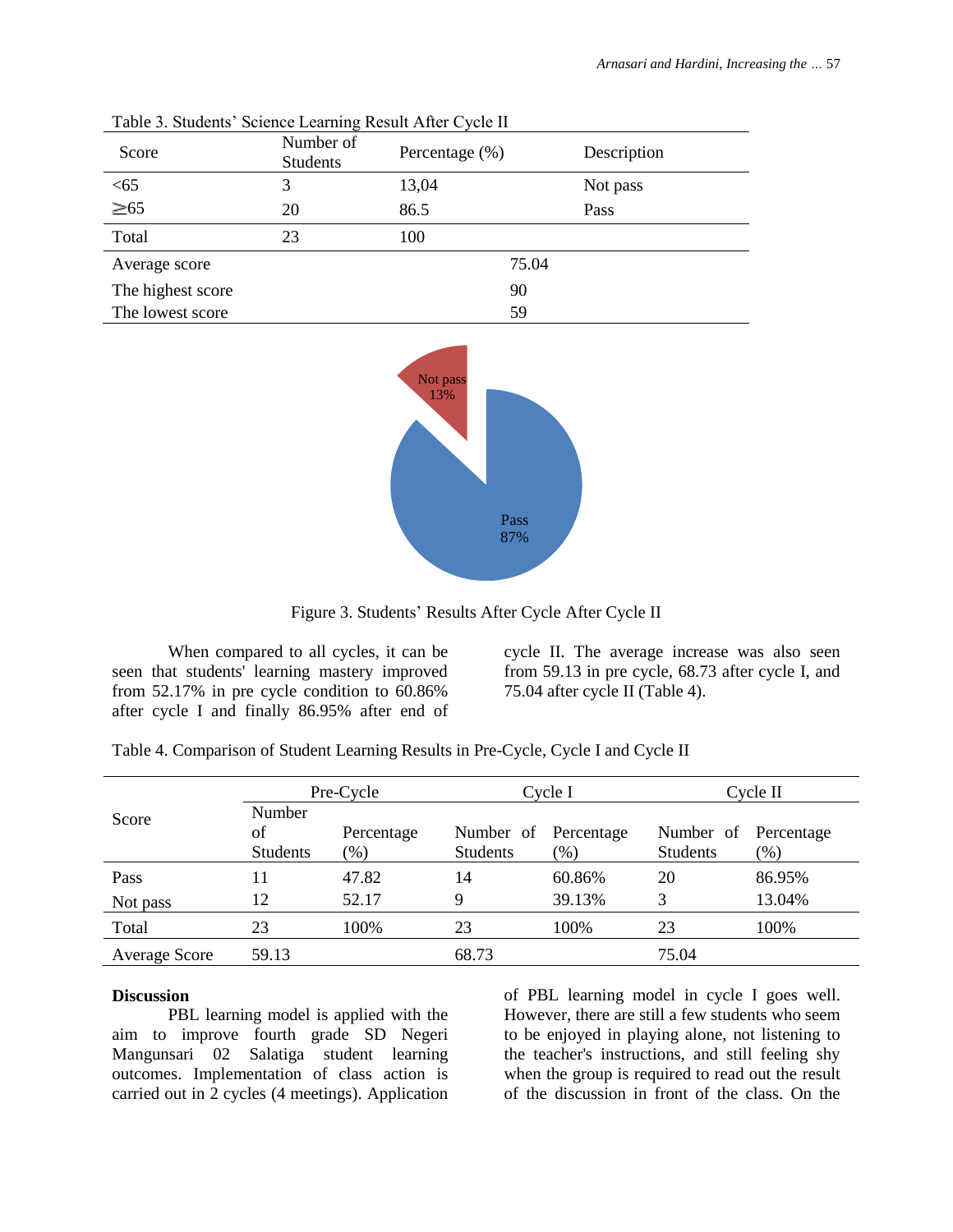other hand, it appears that some students have been seen to be active, creative, cooperate, and able to build their own knowledge by solving the science problems related to daily life. In cycle I, students look more enthusiastic because researchers use real objects to attract students 'attention so that students' understanding affects the learning outcomes. However, the increase in learning outcomes has not been maximized and has not reached the provisions that have been applied so that the action needs to be done cycle  $II$ .

In cycle II, learning still apply PBL model, but the researcher gives more real objects so that all students are more enthusiastic and confident in following the learning process. This also affects the students' understanding, because with the PBL model and the help of real objects, the students can absorb the learning materials well. In addition, it is evident that students are able to explain the relationship between natural resources and the environment, provide examples of natural resources in Indonesia, explain the relationship between natural resources with technology, identify natural resource yields, and provide samples of natural resources processed Using technology. The process of student self-change is evident, starting to become more critical, active, creative, meticulous, responsible, confident, curious, and cooperative in learning. Thus, the application of PBL learning model can improve student learning outcomes, which is seen from the improvement of student learning outcomes in science subjects in grade IV SD Negeri Mangunsari 02 Sidomukti Sub-district Salatiga City. This result is in line with some previous studies. Septiasih et al. (2016), Rahmasari (2016), Trisnaningsih (2014) concluded that learning by applying the PBL model can improve student learning outcomes significantly compared with using conventional learning

### **CONCLUSION**

Application of PBL learning model in science lesson has improved student learning outcomes in fourth grade of SD Negeri Mangunsari 02 Salatiga. Thus, teachers are expected to apply this learning model using reallife examples. Through the application of PBL,

students will become more critical, creative, and active in the learning process.

# **REFERENCES**

- Arikunto. (2010). *Prosedur Penelitian Suatu Pendekatan Praktik* Jakarta: PT Rineka Cipta.
- Dwi Handayani & Wahyu Sopandi. (2015). Penggunaan Model Problem Based Learning Untuk Meningkatkan Kemampuan Memecahkan Masalah Dan Sikap Peduli Lingkungan Peserta Didik. *Eduhumaniora: Jurnal Pendidikan Dasar.* 7 (2).
- Eni Wulandari, H. Setyo Budi & Kartika Chrysti Suryandari. (2013). Penerapan Model PBL (Problem Based Learning) Pada Pembelajaran IPA Siswa Kelas V SD. *Kalam Cendekia PGSD Kebumen*. 1 (1).
- Gd. Gunantara, Md Suarjana & Pt. Nanci Riastini. (2014). Penerapan Model Pembelajaran Problem Based Learning Untuk Meningkatkan Kemampuan Pemecahan Masalah Matematika Siswa Kelas V. *Mimbar PGSD*. 2 (1).
- Hamdani. (2010). *Strategi Belajar Mengajar*. Bandung: CV Pustaka Setia.
- Hamdayana, J. (2014). *Model dan Metode Pembelajaran Kreatif dan Berkarakter*. Bogor: Ghalia Indonesia..
- Huda, M. (2013). *Metode-metode Pengajaran dan Pembelajaran*. Yogyakarta: Pustaka Belajar.
- Jauhar, M. (2011). *Implementasi PAIKEM dari Behavioristik sampai Konstruktivistik*. Jakarta: Prestasi Pustakarya.
- Komalasari, K. (2010). *Pembelajaran Kontekstual*. Bandung: PT Refika Aditama.
- Mudjiono, & Dimyati. (2009). *Belajar dan Pembelajaran*. Jakarta: Rineka Cipta.